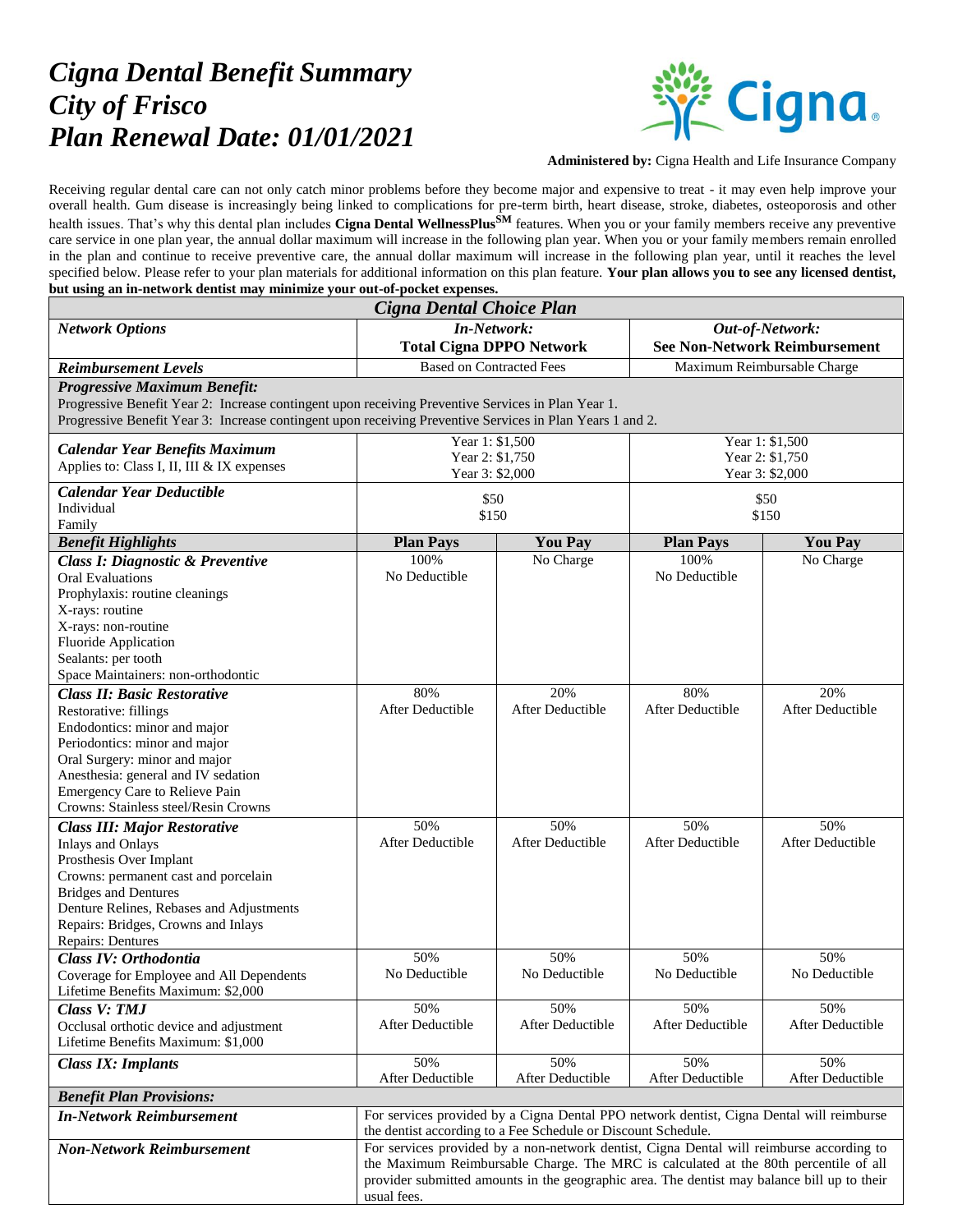| <b>Cross Accumulation</b>                                                                                                                                                                                              | All deductibles, plan maximums, and service specific maximums cross accumulate between                                                                                                                                                                                                                                                                                                                                                                                                                                                                                                                                                                                                                                                                                                                                                                                                                                                                                                                                                                                                                                                |  |  |
|------------------------------------------------------------------------------------------------------------------------------------------------------------------------------------------------------------------------|---------------------------------------------------------------------------------------------------------------------------------------------------------------------------------------------------------------------------------------------------------------------------------------------------------------------------------------------------------------------------------------------------------------------------------------------------------------------------------------------------------------------------------------------------------------------------------------------------------------------------------------------------------------------------------------------------------------------------------------------------------------------------------------------------------------------------------------------------------------------------------------------------------------------------------------------------------------------------------------------------------------------------------------------------------------------------------------------------------------------------------------|--|--|
|                                                                                                                                                                                                                        | in-network and out-of-network. Benefit frequency limitations are based on the date of service<br>and cross accumulate between in and out of network.                                                                                                                                                                                                                                                                                                                                                                                                                                                                                                                                                                                                                                                                                                                                                                                                                                                                                                                                                                                  |  |  |
| <b>Calendar Year Benefits Maximum</b>                                                                                                                                                                                  | The plan will only pay for covered charges up to the yearly Benefits Maximum, when                                                                                                                                                                                                                                                                                                                                                                                                                                                                                                                                                                                                                                                                                                                                                                                                                                                                                                                                                                                                                                                    |  |  |
|                                                                                                                                                                                                                        | applicable. Benefit-specific Maximums may also apply.                                                                                                                                                                                                                                                                                                                                                                                                                                                                                                                                                                                                                                                                                                                                                                                                                                                                                                                                                                                                                                                                                 |  |  |
| <b>Calendar Year Deductible</b>                                                                                                                                                                                        | This is the amount you must pay before the plan begins to pay for covered charges, when<br>applicable. Benefit-specific deductibles may also apply.                                                                                                                                                                                                                                                                                                                                                                                                                                                                                                                                                                                                                                                                                                                                                                                                                                                                                                                                                                                   |  |  |
| <b>Pretreatment Review</b>                                                                                                                                                                                             | Pretreatment review is available on a voluntary basis when dental work in excess of \$200 is                                                                                                                                                                                                                                                                                                                                                                                                                                                                                                                                                                                                                                                                                                                                                                                                                                                                                                                                                                                                                                          |  |  |
|                                                                                                                                                                                                                        | proposed.                                                                                                                                                                                                                                                                                                                                                                                                                                                                                                                                                                                                                                                                                                                                                                                                                                                                                                                                                                                                                                                                                                                             |  |  |
| <b>Alternate Benefit Provision</b>                                                                                                                                                                                     | When more than one covered Dental Service could provide suitable treatment based on<br>common dental standards, Cigna will determine the covered Dental Service on which<br>payment will be based and the expenses that will be included as Covered Expenses. This<br>provision does not apply to posterior composite filings or prosthesis of implants.                                                                                                                                                                                                                                                                                                                                                                                                                                                                                                                                                                                                                                                                                                                                                                              |  |  |
| <b>Oral Health Integration Program (OHIP)</b>                                                                                                                                                                          | Cigna Dental Oral Health Integration Program offers enhanced dental coverage for<br>customers with the following medical conditions: diabetes, heart disease, stroke, maternity,<br>head and neck cancer radiation, organ transplants and chronic kidney disease. There's no<br>additional charge for the program – those who qualify get reimbursed 100% of coinsurance<br>for certain related dental procedures. Eligible customers can also receive guidance on<br>behavioral issues related to oral health and discounts on prescription and non-prescription<br>dental products. Reimbursements under this program are not subject to the plan deductible,<br>but will be applied to and are subject to the plan annual maximum. Discounts on certain<br>prescription and non-prescription dental products are available through Cigna Home<br>Delivery Pharmacy only, and you are required to pay the entire discounted charge. For more<br>information including how to enroll in this program and a complete list of program terms<br>and eligible medical conditions, go to www.mycigna.com or call customer service 24/7 at |  |  |
|                                                                                                                                                                                                                        | 1.800.CIGNA24.                                                                                                                                                                                                                                                                                                                                                                                                                                                                                                                                                                                                                                                                                                                                                                                                                                                                                                                                                                                                                                                                                                                        |  |  |
| <b>Timely Filing</b>                                                                                                                                                                                                   | Out of network claims submitted to Cigna after 365 days from date of service will be denied.                                                                                                                                                                                                                                                                                                                                                                                                                                                                                                                                                                                                                                                                                                                                                                                                                                                                                                                                                                                                                                          |  |  |
| <b>Benefit Limitations:</b>                                                                                                                                                                                            |                                                                                                                                                                                                                                                                                                                                                                                                                                                                                                                                                                                                                                                                                                                                                                                                                                                                                                                                                                                                                                                                                                                                       |  |  |
| Missing Tooth Limitation                                                                                                                                                                                               | For teeth missing prior to coverage with Cigna, the amount payable is 50% of the amount<br>otherwise payable until covered for 12 months; thereafter, considered a Class III expense.                                                                                                                                                                                                                                                                                                                                                                                                                                                                                                                                                                                                                                                                                                                                                                                                                                                                                                                                                 |  |  |
| <b>Oral Evaluations</b>                                                                                                                                                                                                | 2 per calendar year                                                                                                                                                                                                                                                                                                                                                                                                                                                                                                                                                                                                                                                                                                                                                                                                                                                                                                                                                                                                                                                                                                                   |  |  |
| X-rays (routine)                                                                                                                                                                                                       | Bitewings: 2 per calendar year                                                                                                                                                                                                                                                                                                                                                                                                                                                                                                                                                                                                                                                                                                                                                                                                                                                                                                                                                                                                                                                                                                        |  |  |
| X-rays (non-routine)                                                                                                                                                                                                   | Complete series of radiographic images and panoramic radiographic images: Limited to a<br>combined total of 1 per 36 months                                                                                                                                                                                                                                                                                                                                                                                                                                                                                                                                                                                                                                                                                                                                                                                                                                                                                                                                                                                                           |  |  |
| Diagnostic Casts                                                                                                                                                                                                       | Payable only in conjunction with orthodontic workup                                                                                                                                                                                                                                                                                                                                                                                                                                                                                                                                                                                                                                                                                                                                                                                                                                                                                                                                                                                                                                                                                   |  |  |
| Cleanings                                                                                                                                                                                                              | 2 per calendar year, including periodontal maintenance procedures following active therapy                                                                                                                                                                                                                                                                                                                                                                                                                                                                                                                                                                                                                                                                                                                                                                                                                                                                                                                                                                                                                                            |  |  |
| Fluoride Application                                                                                                                                                                                                   | 2 per calendar year for children under age 19                                                                                                                                                                                                                                                                                                                                                                                                                                                                                                                                                                                                                                                                                                                                                                                                                                                                                                                                                                                                                                                                                         |  |  |
| Sealants (per tooth)                                                                                                                                                                                                   | 1 treatment per tooth every 36 months for children under age 19                                                                                                                                                                                                                                                                                                                                                                                                                                                                                                                                                                                                                                                                                                                                                                                                                                                                                                                                                                                                                                                                       |  |  |
| <b>Space Maintainers</b>                                                                                                                                                                                               | Limited to non-orthodontic treatment for children under age 19                                                                                                                                                                                                                                                                                                                                                                                                                                                                                                                                                                                                                                                                                                                                                                                                                                                                                                                                                                                                                                                                        |  |  |
| Inlays, Crowns, Bridges, Dentures and Partials                                                                                                                                                                         | Replacement every 60 months if unserviceable and cannot be repaired. Benefits are based on<br>the amount payable for non-precious metals. No porcelain or white/tooth-colored material on<br>molar crowns or bridges.                                                                                                                                                                                                                                                                                                                                                                                                                                                                                                                                                                                                                                                                                                                                                                                                                                                                                                                 |  |  |
| Denture and Bridge Repairs                                                                                                                                                                                             | Reviewed if more than once                                                                                                                                                                                                                                                                                                                                                                                                                                                                                                                                                                                                                                                                                                                                                                                                                                                                                                                                                                                                                                                                                                            |  |  |
| Denture Adjustments, Rebases and Relines                                                                                                                                                                               | Covered if more than 6 months after installation                                                                                                                                                                                                                                                                                                                                                                                                                                                                                                                                                                                                                                                                                                                                                                                                                                                                                                                                                                                                                                                                                      |  |  |
| Non-Surgical Periodontics (Root Scaling and<br>Planing)                                                                                                                                                                | Limited to 1 per quadrant per 24 months.                                                                                                                                                                                                                                                                                                                                                                                                                                                                                                                                                                                                                                                                                                                                                                                                                                                                                                                                                                                                                                                                                              |  |  |
| <b>Surgical Periodontics</b>                                                                                                                                                                                           | Limited to 1 per quadrant per 36 months.                                                                                                                                                                                                                                                                                                                                                                                                                                                                                                                                                                                                                                                                                                                                                                                                                                                                                                                                                                                                                                                                                              |  |  |
| <b>Benefit Exclusions:</b>                                                                                                                                                                                             |                                                                                                                                                                                                                                                                                                                                                                                                                                                                                                                                                                                                                                                                                                                                                                                                                                                                                                                                                                                                                                                                                                                                       |  |  |
| Covered Expenses will not include, and no payment will be made for the following:<br>Procedures and services not included in the list of covered dental expenses;                                                      |                                                                                                                                                                                                                                                                                                                                                                                                                                                                                                                                                                                                                                                                                                                                                                                                                                                                                                                                                                                                                                                                                                                                       |  |  |
| Diagnostic: cone beam imaging; Preventive Services: instruction for plaque control, oral hygiene and diet;                                                                                                             |                                                                                                                                                                                                                                                                                                                                                                                                                                                                                                                                                                                                                                                                                                                                                                                                                                                                                                                                                                                                                                                                                                                                       |  |  |
| Restorative: veneers of porcelain, ceramic, resin, or acrylic materials on crowns or pontics on or replacing the upper and or lower first, second and/or<br>third molars; Periodontics: bite registrations; splinting; |                                                                                                                                                                                                                                                                                                                                                                                                                                                                                                                                                                                                                                                                                                                                                                                                                                                                                                                                                                                                                                                                                                                                       |  |  |
| Prosthodontics: precision or semi-precision attachments; initial placement of a complete or partial denture per plan guidelines;                                                                                       |                                                                                                                                                                                                                                                                                                                                                                                                                                                                                                                                                                                                                                                                                                                                                                                                                                                                                                                                                                                                                                                                                                                                       |  |  |
| Procedures, appliances or restorations, except full dentures, whose main purpose is to: change vertical dimension; stabilize periodontally involved                                                                    |                                                                                                                                                                                                                                                                                                                                                                                                                                                                                                                                                                                                                                                                                                                                                                                                                                                                                                                                                                                                                                                                                                                                       |  |  |
| teeth; or restore occlusion;                                                                                                                                                                                           |                                                                                                                                                                                                                                                                                                                                                                                                                                                                                                                                                                                                                                                                                                                                                                                                                                                                                                                                                                                                                                                                                                                                       |  |  |
| Athletic mouth guards; services performed primarily for cosmetic reasons; personalization; replacement of an appliance per benefit guidelines;                                                                         |                                                                                                                                                                                                                                                                                                                                                                                                                                                                                                                                                                                                                                                                                                                                                                                                                                                                                                                                                                                                                                                                                                                                       |  |  |
| Services that are deemed to be medical in nature; services and supplies received from a hospital; Drugs: prescription drugs                                                                                            |                                                                                                                                                                                                                                                                                                                                                                                                                                                                                                                                                                                                                                                                                                                                                                                                                                                                                                                                                                                                                                                                                                                                       |  |  |
| Charges in excess of the Maximum Reimbursable Charge.                                                                                                                                                                  |                                                                                                                                                                                                                                                                                                                                                                                                                                                                                                                                                                                                                                                                                                                                                                                                                                                                                                                                                                                                                                                                                                                                       |  |  |